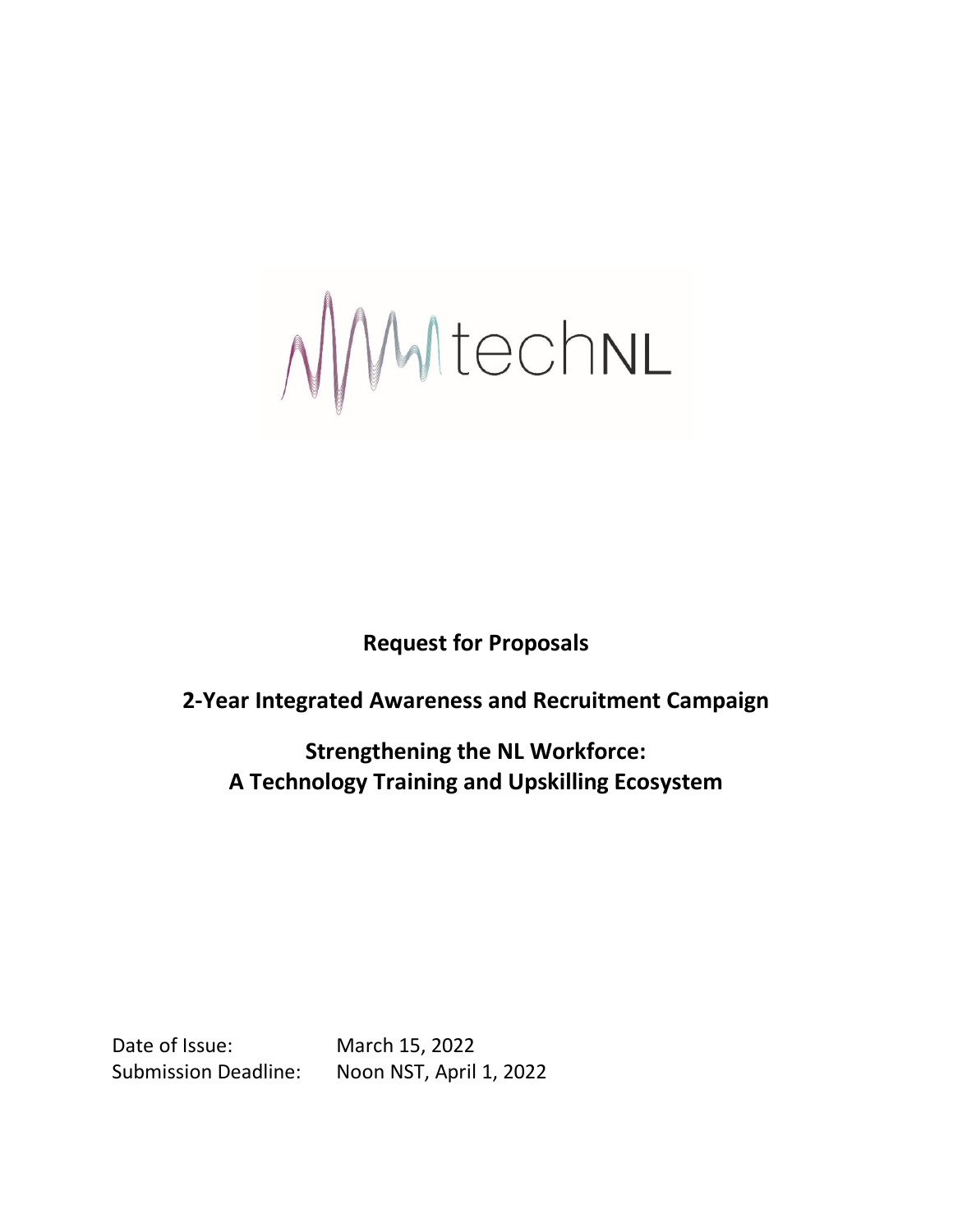

# **IMPORTANT INFORMATION**

**The awarding of this project is contingent on techNL receiving funding from Employment and Social Development Canada (ESDC) under the Sectoral Workforce Solutions Program (SWSP). ESDC has made clear that if funding is received, work is required to begin immediately (spring 2022) as all program activity must be complete by March 2024. Given this extremely tight delivery window and the scope of the work, techNL is releasing this RFP in advance. This will enable the selected agency to hit the ground running alongside techNL.** 

**If techNL is not awarded funding, this project will not move forward.**

## **1.0 Purpose**

techNL is looking to partner with a results-driven creative and media agency to help fulfil the objectives set out in *Strengthening the NL Workforce: A Technology Training and Upskilling Ecosystem.* The selected agency will have to collaborate closely with techNL to plan and deliver highly targeted, effective, and integrated advertising campaign in a short time frame. The goal of this Request for Proposal process is to select a unified solution where creative and media services are fully integrated.

Our marketing allocation for this project – encompassing all activities including media buy and agency fees is \$2,000,000 CAD.

Work will begin in spring 2022 and must be completed by March 2024.

## **1.1 Background**

techNL is a not-for-profit industry association that works closely with members, industry and government to help shape policy and advocate for those issues that matter most to members. As the voice of the \$1.6 billion technology sector in NL, techNL's mission is to help members grow and scale through our work on talent development, programming, technology advocacy, digital transformation, and strategic partnerships. More information can be found on the website [techNL.ca.](https://www.technl.ca/)

techNL has recently responded to a Competitive Solicited Call from Employment and Social Development Canada (ESDC) under the Sectoral Workforce Solutions Program (SWSP). The project that techNL proposed is called: *Strengthening the NL Workforce: A Technology Training and Upskilling Ecosystem.*

This project targets more than 2000 Newfoundlanders and Labradorians for training, upskilling and supporting over the next two years through a lens of improving diversity and increasing numbers of equity-deserving groups in the sector. We have engaged 13 partner institutions and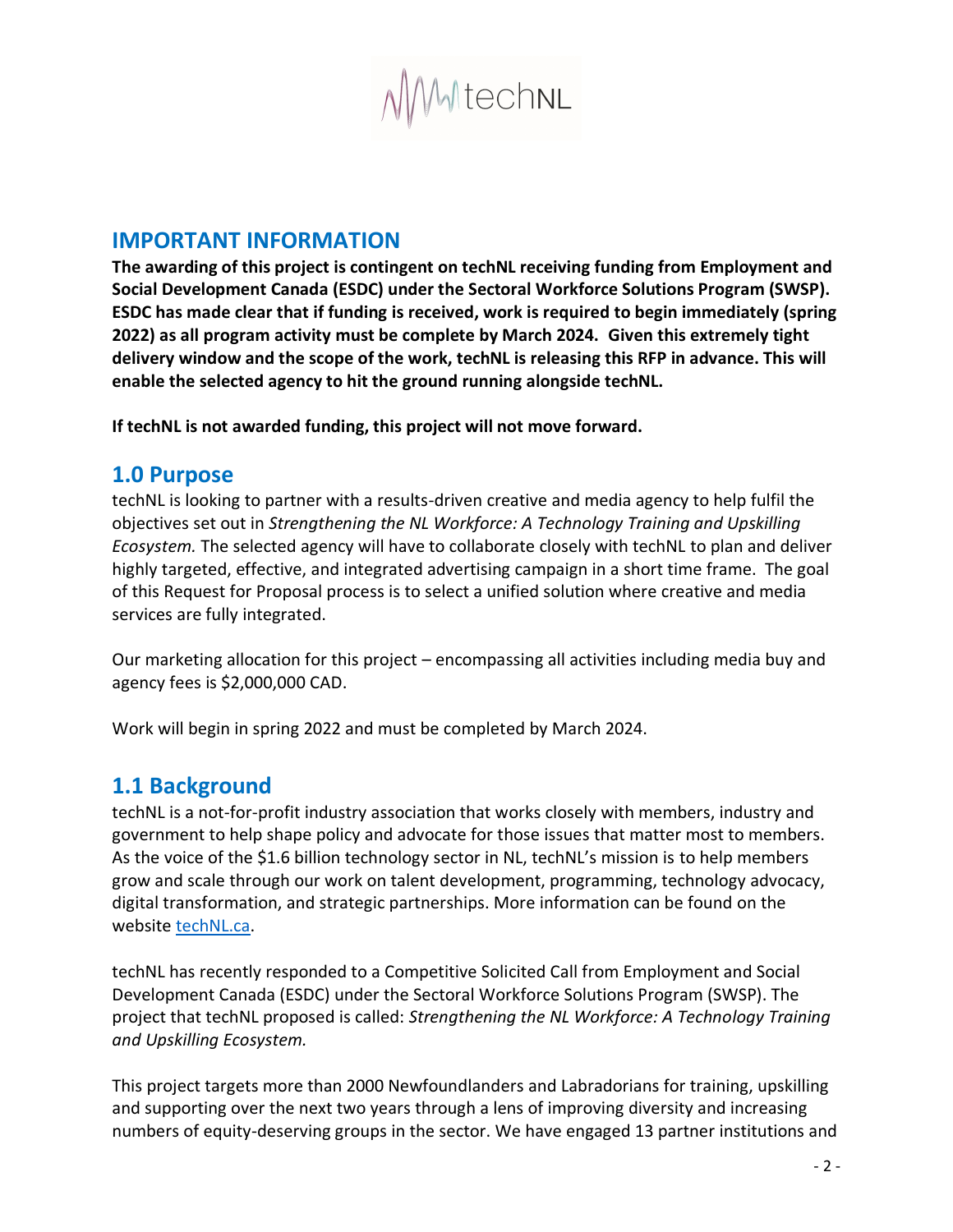

organizations to provide a wide range of training and upskilling opportunities. Partners include larger educational institutions running more robust technical programs, smaller organizations providing much-needed learning opportunities such as technical sales training, leadership training, one-on-one coaching, micro-credentials and more, and the private sector is also represented. Additional supports have been included to improve retention as well as recruitment, such as industry sponsorship, career fairs, peer-to-peer connections and other community building activities.

If we are fortunate to receive this funding, the project will have a huge impact on our province by training more people for the tech sector and will support digital transformation in other industries (manufacturing, mining, fishery, tourism, healthcare, education, clean economy, etc.). Ultimately this investment in our people will improve our province's economic diversity through new knowledge-based resources, enabling more growth through global exporting, all while improving diversity and representation of equity-deserving groups.

# **1.2 techNL's Program Objectives**

*Strengthening the NL Workforce: A Technology Training and Upskilling Ecosystem* includes highly specific objectives that will be shared with the agency should the contract be awarded. Below you will find simplified, summarized objectives intended to give you a better understanding of project intent and scope.

Please note agency responsibilities for the below are limited to marketing and communications. All enrollment, training, and support will be conducted by partners or techNL directly.

- 1. Increase awareness and understanding of the tech industry and tech careers in our province through a large-scale marketing and recruitment campaign.
- 2. Drive enrollment of individuals in the post-secondary technology education/training offerings included within the program.
- 3. Drive enrollment of un, under, and employed individuals in the upskilling and coaching offerings included within the program.
- 4. Increase the participation of equity deserving groups in all program offerings
- 5. Engage technology employers to endorse and participate in program offerings.
- 6. Create more inclusive workplaces via employer education and training.
- 7. Provide work integrated learning to individuals via employer-led initiatives.
- 8. Provide opportunities for program participants to engage directly with industry for networking and/or hiring purposes.
- 9. Create a community by providing opportunities for program participants to experience peer-to-peer events and social connections.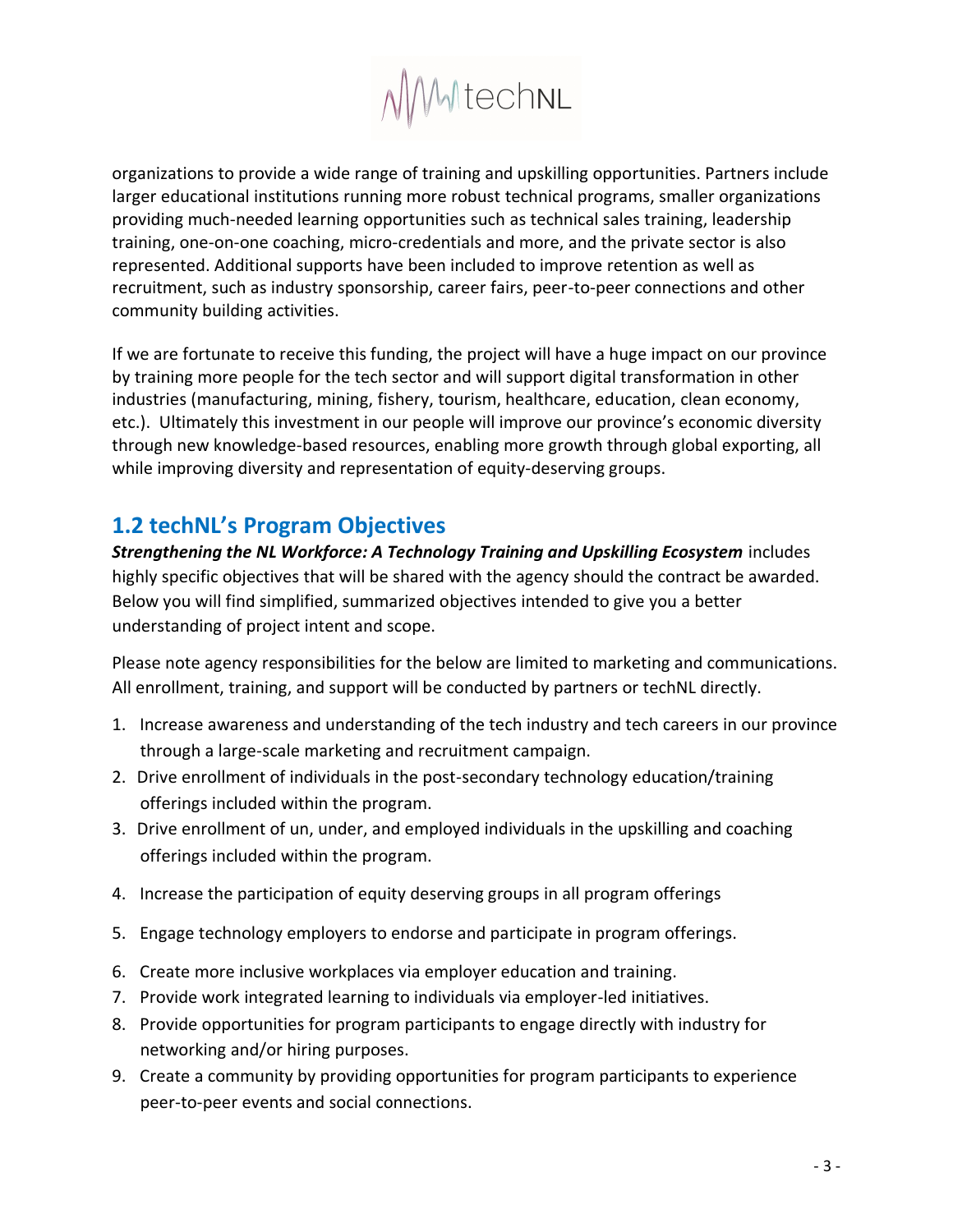

# **2.0 Scope of Work**

Branding and awareness about NL's thriving technology and innovation economy is essential to attract and retain skilled talent. The successful agency will create, project manage and deliver a high impact, province-wide integrated campaign that first increases awareness and generates excitement, then moves individuals down the choice funnel.

The awareness campaign will set the stage for recruitment and enrollment of the target audiences into the various educational programming offerings. This will include employer engagement. At this stage, project partners will engage in recruiting and admissions activities via co-marketing and their own efforts.

Working with techNL, the selected marketing agency will be responsible for delivery of the following required services. This should not be considered an exhaustive list but an outline of activities that may take place.

- 1) Development of an overall strategy and plan that looks beyond traditional media and digital advertising to identify ways of engaging our various audiences. The strategy will need to take into account the program partners and their co-marketing efforts. techNL encourages new and breakthrough approaches to reaching our targets.
- 2) Work to identify and develop any strategic and innovative partnerships that could benefit the program.
- 3) Develop impactful creative and content for multiple platforms that delivers on the overall strategy and achieves our objectives. Television will be considered.
- 4) Development of a media plan, media buying, and media management that maximizes the dollars available, incudes added values, earned media and partnerships whenever possible.
- 5) Regular reporting, optimizing and analytics are expected. Specific reporting may be required for funding purposes.
- 6) Manage the program's digital footprint including content for website, newsletters, outbound campaigns and remarketing, and social channels. Bring forward recommendations, best practices, and leading industry trends and consider influencers, blogs, and amplification of content.
- 7) Full-scope and responsive account management. techNL expect the agency partner to control and manage timelines, provide detailed budget control reports and campaign reporting, and manage co-op advertising with program partners.
- 8) The agency is responsible for production, booking, delivery and management of all aspects of the campaign.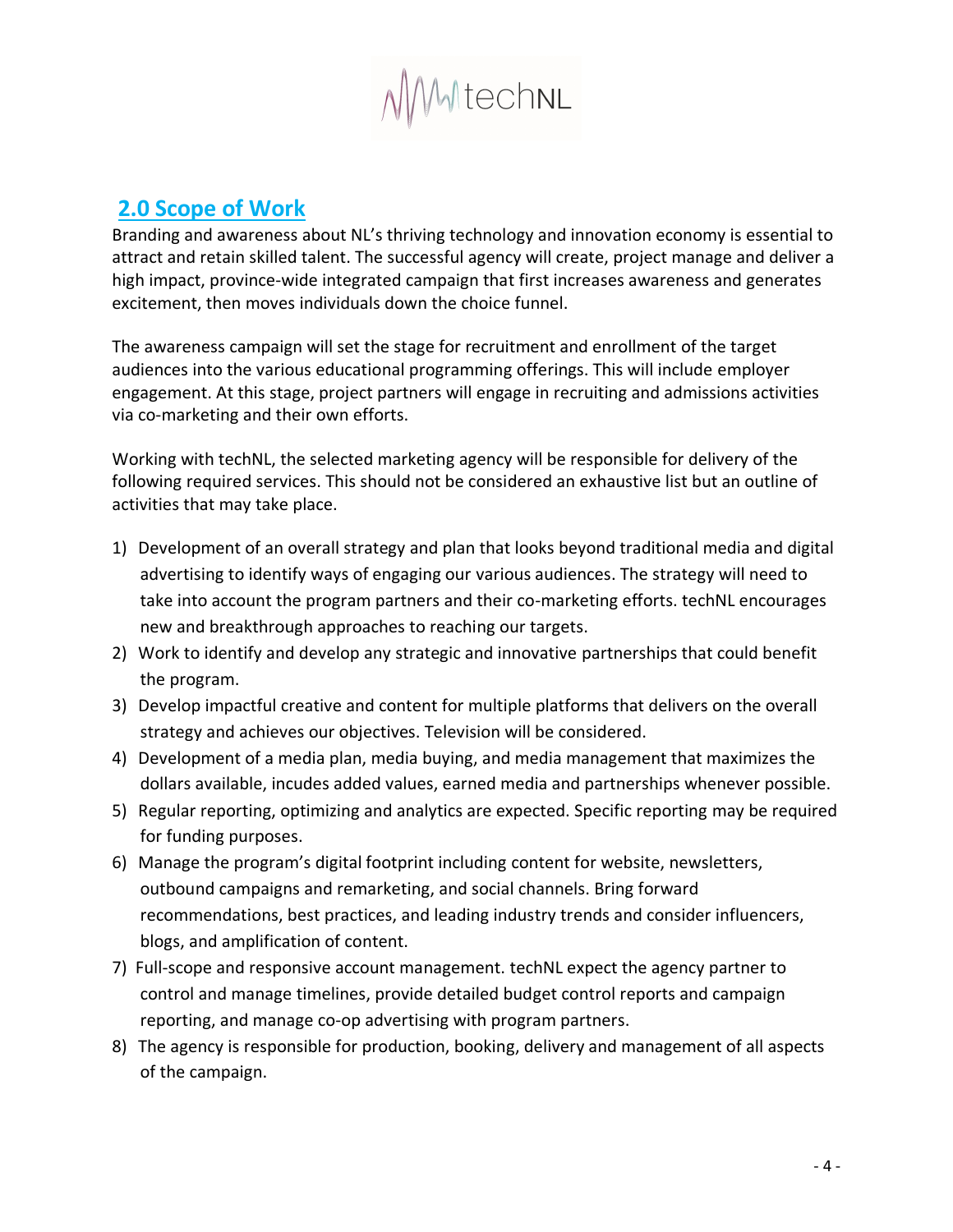

# **3.0 Agency Information**

The proponent must:

- 1) Provide relevant information pertaining to its history and agency philosophy
- 2) Describe agency capabilities
- 3) Demonstrate your understanding of the challenge this program presents
- 4) Describe your familiarity with the technology industry and techNL
- 5) Describe previous experience in awareness marketing
- 6) Describe previous experience in recruitment marketing
- 7) Describe, if any, experience in recruitment for training and/or post-secondary education
- 8) Due to the timelines of this this project, bench strength is important. Describe how your organization has the resources and expertise to begin executing this work immediately should you be awarded it
- 9) Proposals must specify the names and qualifications of the personnel who will be assigned to the account. Include employment terms (contractual, partnership or other) which identifies the relationship with the agency

# **Schedule**

RFP issue date March 15 2022 Vendor questions accepted until March 25, 2022 at 12:00pm NST RFP closing date April 1 2022 at 12:00pm NST Project kickoff TBD – likely Spring 2022

# **Evaluation Criteria**

Submissions will be evaluated according to the following criteria:

- Demonstrated expertise in creating and running a large-scale, province-wide, comprehensive marketing and awareness campaign
- Knowledge and experience in relation to the work: demonstrated ability to meet expectations based on completion of similar projects and/or quality of previous works
- Understanding of the scope and objectives of the project: demonstrated comprehension of/adherence to the RFP
- Inspiring vision and appeal of proposal
- **•** Price value of work proposed versus identified costs (relative to other submissions)

# **Proposal Submissions**

The contracting organization for this RFP is techNL. A single electronic document is sufficient for submission. Responses should be no more than 20 pages concisely worded. The proposal must acknowledge and fully accept the terms and conditions as laid out in this RFP.

The proposal may feature appendices, including (1) a brief description of the respondent's company and its relevant experience with similar projects (include links to the websites), and (2) a description of the relevant work experience of the staff assigned to this project.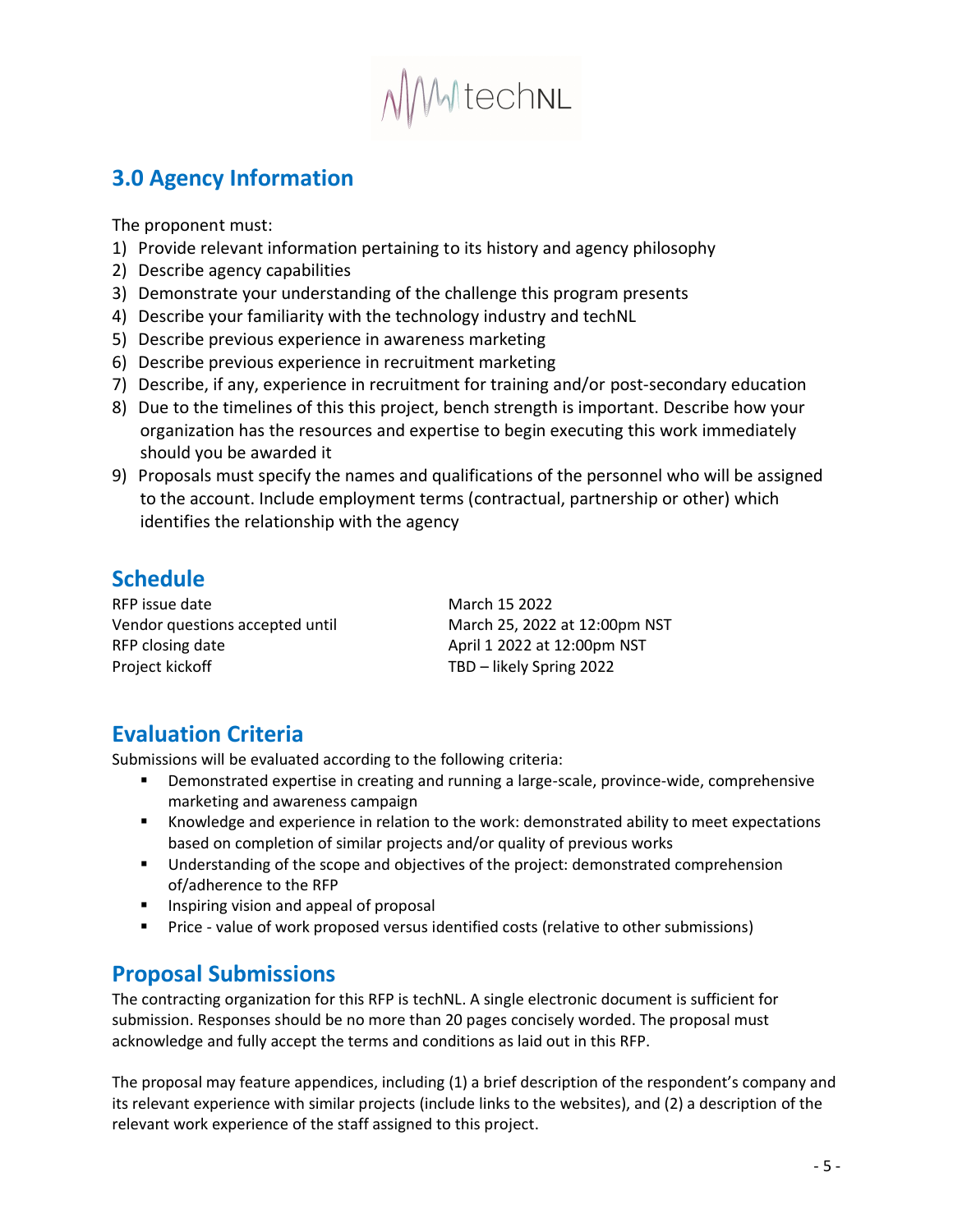

The electronic copy of submissions should be in DOC and/or PDF format, and sent via email at info@technl.ca no later than April 1, 2022 at 12:00 p.m. NST**.**

Questions from interested applicants can be directed to the same address.

# **Terms and Conditions**

- All proposals received will be considered strictly confidential;
- The lowest cost, or any proposal, will not necessarily be accepted;
- Proposed costs must be represented in Canadian dollars;
- No payment will be made for the preparation and submission of proposals for this project;
- Standard contract terms of techNL will be made available to shortlisted or the winning proposal;
- No fee will be made on the cost of work incurred to remedy errors or omissions for which the consultant is responsible; and
- **•** techNL reserves the right to meet with all, or any, of the applicants during the proposal evaluation stage to clarify information in the submissions and seek additional detail which may be used in the evaluation.
- See independent contract agreement terms in Appendix A.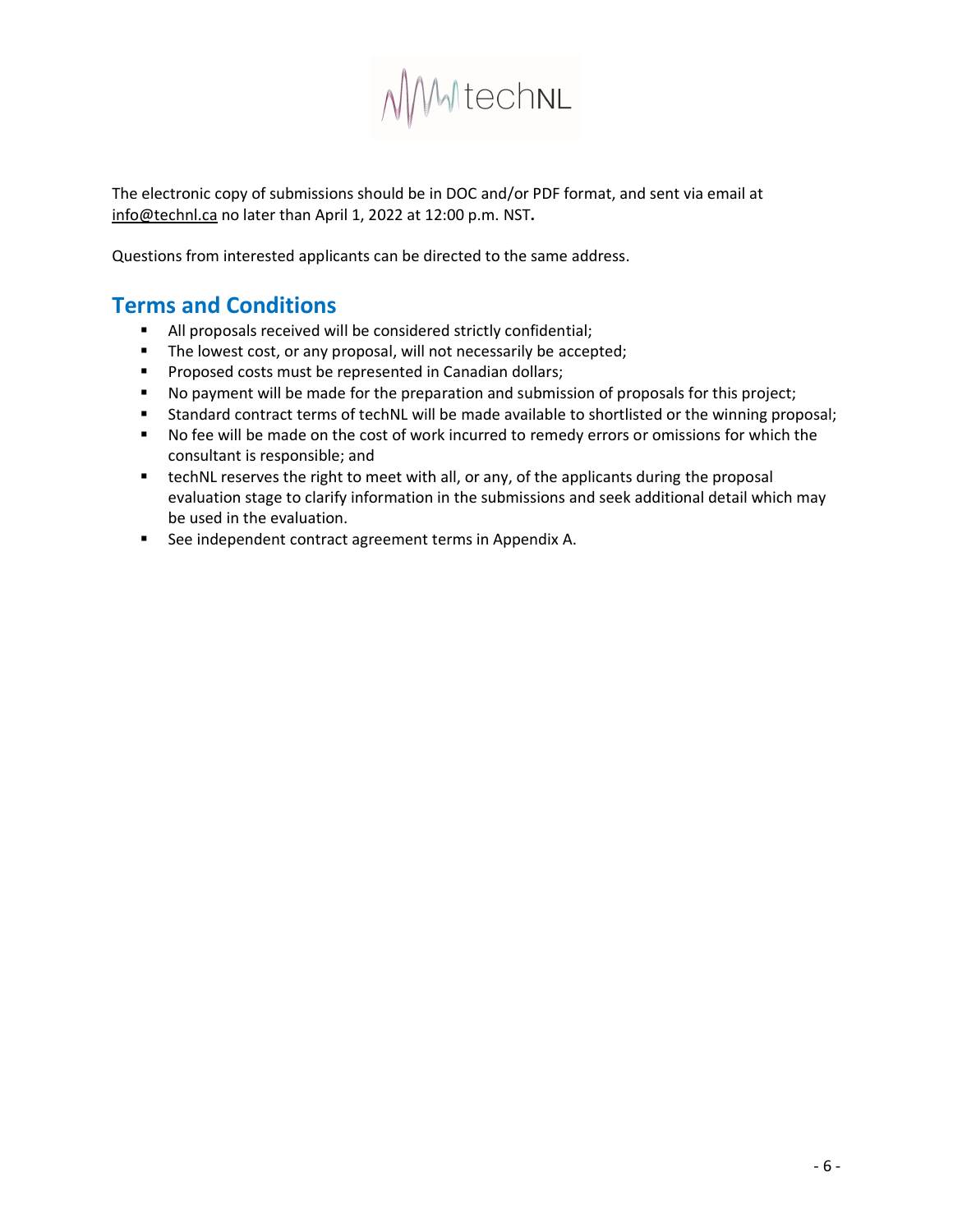

## **Appendix A**

## **INDEPENDENT CONTRACTOR AGREEMENT**

**THIS AGREEMENT** (the "**Agreement**") is made as of {Contract Start Date}.

### **BETWEEN:**

**{CORPORATION NAME}**, a body corporate, incorporated and operating under the laws of the Province of Newfoundland and Labrador, Canada (the "**Corporation**")

- and -

### **{CONTRACTOR NAME}** (the "**Contractor**")

(each, a "**Party**" and, together, the "**Parties**")

### **RECITALS:**

- A. The Corporation wishes to engage the Contractor for the purpose of providing the services described in the attached [Schedule "A"](#page-12-0) and such other services that may be reasonably incidental to them or to which the Parties may agree from time to time (collectively, the "**Services**").
- B. The Contractor has agreed to provide the Services to the Corporation in accordance with, and subject to, the terms of this Agreement.

### **THE PARTIES AGREE AS FOLLOWS:**

### **ENGAGEMENT**

**1.1 Engagement**. The Corporation engages the Contractor to provide the Services and the Contractor agrees to provide the Services on the terms and conditions of this Agreement. The Contractor agrees to complete the Services within the Term.

**1.2 Performance of Duties**. The Contractor agrees to provide the Services for and on behalf of the Corporation. The Contractor represents and warrants to the Corporation that the Contractor has the required skills, abilities, qualifications and experience to perform the Services. In performing the Services, the Contractor will:

- (a) act honestly, diligently, in good faith and in the Corporation's best interests;
- (b) exercise the care, diligence and skill of a reasonably prudent person performing similar services in comparable circumstances;
- (c) act in accordance with sound industry standards and practices;
- (d) act in accordance with all applicable laws, regulations and standards;
- (e) devote sufficient time and attention to the Corporation's business and affairs to perform the Services effectively and to the best of his or her ability; and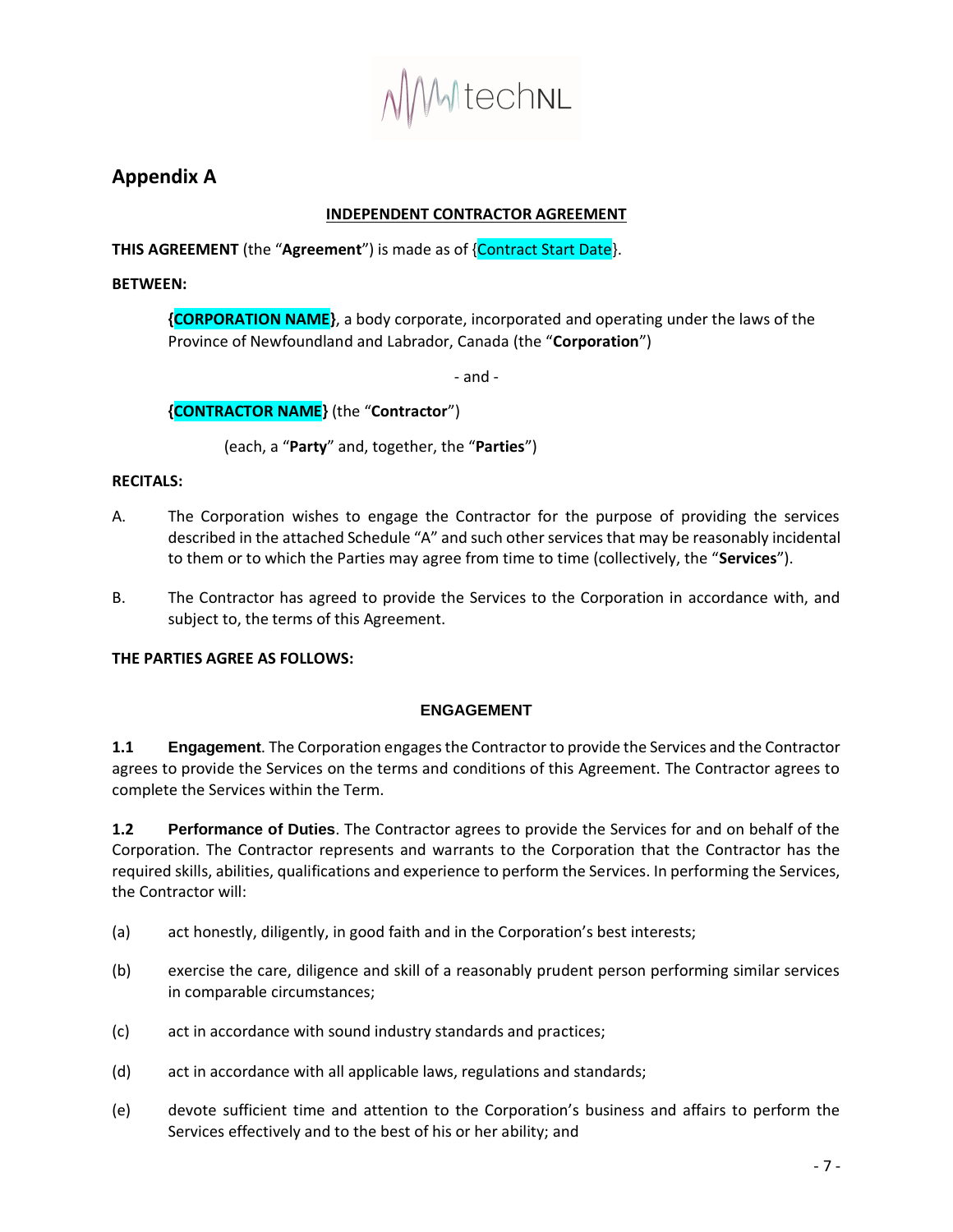

(f) comply with the Corporation's policies and procedures in effect from time to time.

**1.3 Personal Nature**. The Contractor's obligations and rights are based on the provision of the Services by the Contractor and his or her singular skills and qualifications. The Contractor will not subcontract any portion of the Services without the Corporation's prior written consent.

**1.4 Other Engagements**. The Corporation acknowledges and agrees that the Contractor may undertake work for other businesses provided that such work does not hinder the proper, timely and efficient performance of the Services or otherwise breach the terms and conditions of this Agreement.

**1.5 Reporting**. Upon the Corporation's request, the Contractor will provide reports regarding the Contractor's progress and performance of the Services.

**1.6 Independent Contractor**. In performing the Services under this Agreement, the Contractor will at all times be an independent contractor of the Corporation and not an employee. Nothing in this Agreement will be construed as, or have the effect of constituting, any other relationship between the Parties, including one of agency, partnership or joint venture, or of creating any employer and employee relationship.

**1.7 Risk and Insurance**. The Contractor will provide the Services under his or her own supervision and risk. The Contractor will provide all work space, equipment, and materials to complete the Services. The Contractor will have the sole responsibility to obtain suitable insurance coverage for the Contractor while performing the Services.

### **REMUNERATION**

**1.8 Compensation**. The Corporation will pay the Contractor the gross amounts of compensation set out in the attached Schedule "A", plus applicable taxes (the "**Contractor Fees**"). To the extent that the Corporation is required by any applicable law or order to withhold any sum from a payment, the Corporation will be entitled to do so.

### **1.9 Taxes and Remittances**.

- (a) The Corporation shall not, unless duly advised by its legal advisors, withhold any amounts for income taxes or make any deductions in respect of Canada Pension Plan, Employment Insurance, workers' compensation, health care, professional dues or levies, or other expenses whatsoever from the Contractor Fees payable to the Contractor.
- (b) The Contractor will be responsible for remitting all applicable taxes, payments, deductions, remittances, and levies to government authorities and/or regulatory bodies for which the Contractor may be liable at law in respect of any payments to it from the Corporation, including income taxation and social welfare deductions.

<span id="page-7-0"></span>**1.10 Expenses**. Subject to the pre-approval of the Corporation, the Corporation will reimburse the Contractor for all reasonable expenses the Contractor incurs in the course of performing his or her duties and responsibilities under this Agreement that are consistent with the Corporation's policies in effect from time to time with respect to travel, entertainment and other business expenses. Reimbursement of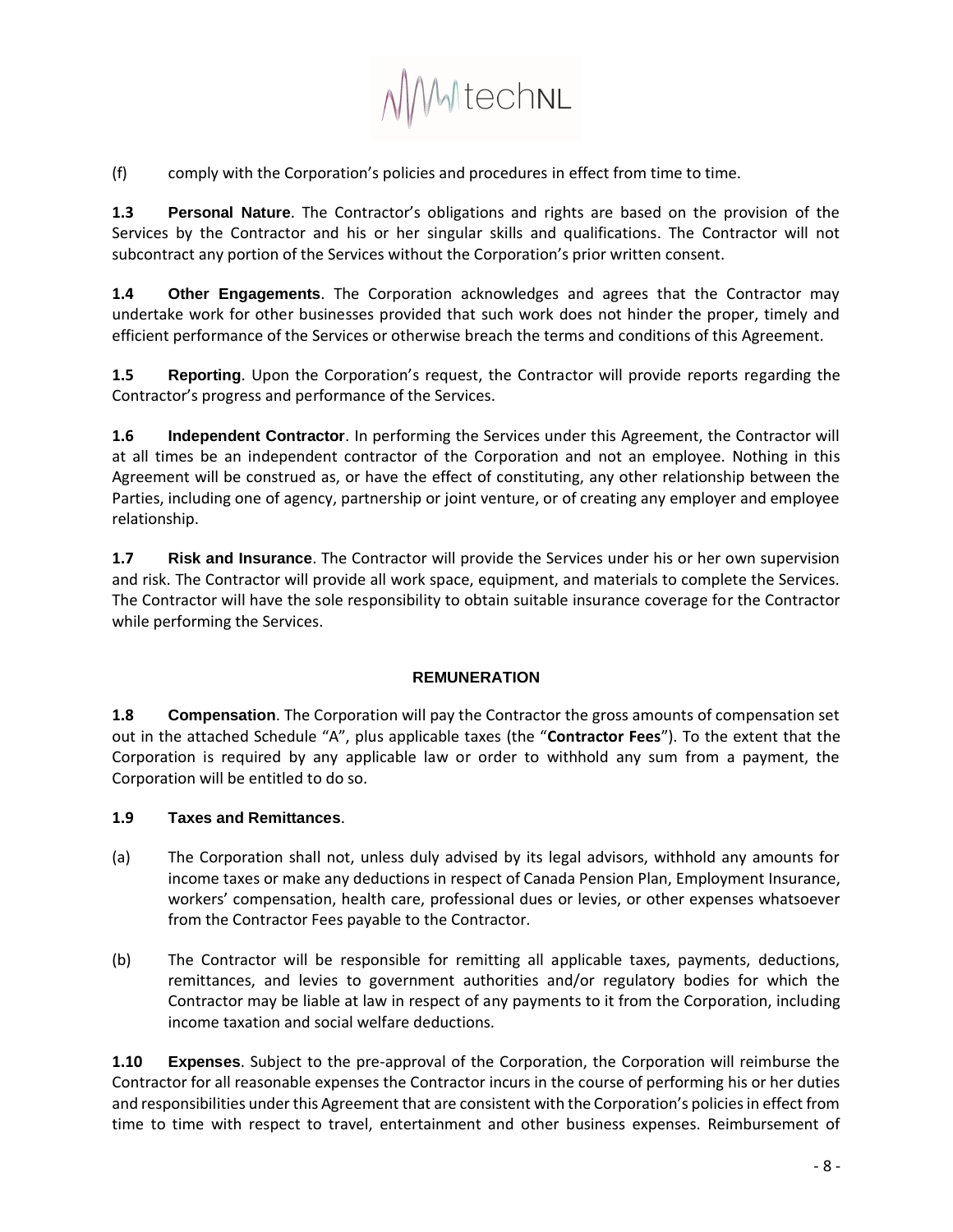

expenses are subject to the Corporation's requirements with respect to reporting and documentation of such expenses.

**1.11 Indemnity**. The Contractor agrees to indemnify and hold harmless the Corporation and its directors, officers, and employees, from and against any liabilities, damages, fines, interest, penalties, claims, surcharges, or other costs on account of the Contractor's failure to make any payments, withholdings, deductions or remittances as may be required by law to be made by Contractor, including in respect of any amounts paid to the Contractor under this Agreement.

### **TERM & TERMINATION**

**1.12 • Term.** This Agreement will be in effect for a fixed term of X months commencing on DATE and terminating on **DATE** (the "Term") unless otherwise terminated in accordance with the terms of this Agreement.

**1.13 <b>Early Termination**. Either Party may terminate this Agreement at any time by giving at least XX days' advance notice to the non-terminating Party. In the event the Corporation terminates this Agreement pursuant to this section, the Corporation shall only be responsible to pay the Contractor for Services rendered up to the date of termination. The Corporation shall not be responsible for any additional payments contemplated for the remainder of the Term.

**1.14 Breach of Terms by the Contractor.** The Corporation may immediately terminate this Agreement upon giving written notice to the Contractor if the Contractor is in breach of any of the terms or conditions of this Contract without the express written consent of the Corporation or if the Contractor has failed to meet the Contractor's professional obligations.

**1.15 Breach of Terms by the Corporation.** The Contractor may immediately terminate this Agreement upon giving written notice to the Company if the Company is in breach of any of the terms or conditions of this Contract without the express consent of the Contractor.

**1.16 Winding-up, Bankruptcy, or Insolvency of a Party.** This Agreement may be immediately terminated by either Party upon written notice in the event of the winding-up, bankruptcy, or insolvency of a Party.

**1.17 Effect of Termination**. In the event that this Agreement is terminated for any reason, the Contractor shall be entitled to any portion of the Contractor Fees earned but not paid and, subject to Section [1.10,](#page-7-0) any expenses incurred by the Contractor but not reimbursed, in each case up to and including the date of termination.

### **NOTICES**

<span id="page-8-1"></span><span id="page-8-0"></span>**1.18 Delivery of Notice**. Any notice relating to, or required or permitted to be given in accordance with, this Agreement will be in writing and will be personally delivered, couriered, emailed or mailed as follows: (a) if to the Corporation, at its head office addressed to the President's attention; and (b) if to the Contractor, at the address set out on the signature page of this Agreement.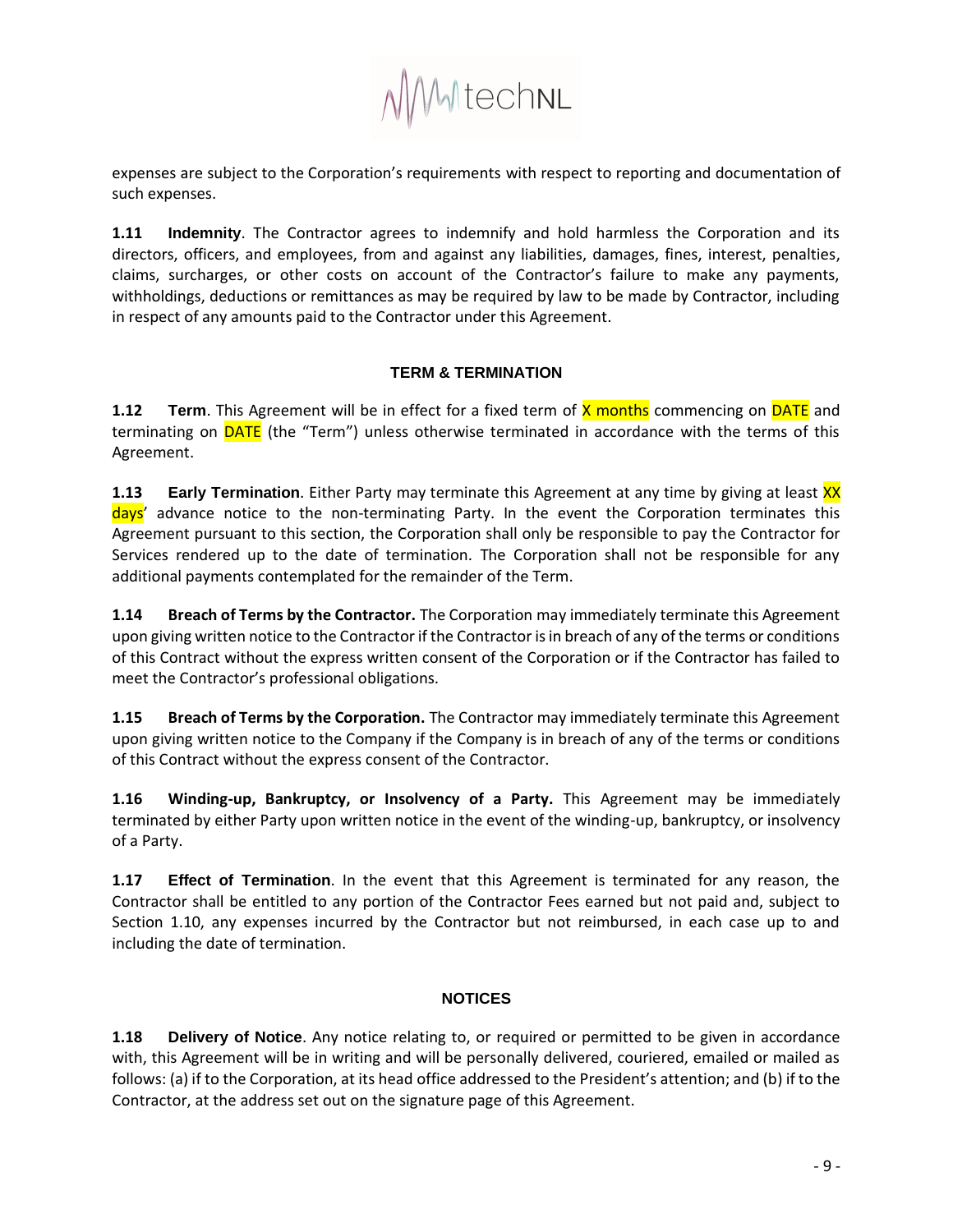MMtechnl

**1.19 Time of Delivery**. Any notice will be deemed to have been received: (a) if delivered, couriered, or emailed, on the next business day following when it is delivered; and (b) if mailed, on the fifth (5<sup>th</sup>) day (excluding Saturdays, Sundays and holidays) after it is mailed.

**1.20 Change of Address**. Each Party may change its address for the purpose of this [0](#page-8-0) by delivering written notice of such change as set out in Section [1.18.](#page-8-1)

### **GENERAL**

**1.21 Representation**. The Contractor represents and warrants to the Corporation that the Contractor's execution and delivery of, and performance of the obligations under, this Agreement does not and will not conflict with, breach, violate or cause a default under any contract, agreement, instrument, order, judgment or decree to which the Contractor is a party or by which the Contractor is bound.

**1.22 Equipment**. The Contractor agrees that all items the Corporation furnishes or provides to the Contractor and all of the Corporation's material and equipment used by the Contractor while engaged under this Agreement (collectively, the "**Corporation Property**") belong exclusively to the Corporation. The Contractor agrees to turn over to the Corporation all Corporation Property in his or her possession or under his or her control immediately at the Corporation's request or, in the absence of a request, upon the termination of this Agreement.

**1.23 Use of Equipment**. The Contractor shall not use any Corporation Property to access or store illegal material of any kind, including but not limited to material that might be considered pornographic or offensive to others working for the Corporation. All information stored on the Corporation Property is subject to review by any individual the Board designates and, except where such information is unrelated to the Corporation's business, is the Corporation's property. The Corporation is not responsible for the control of any personal information the Contractor places on the Corporation Property.

**1.24 Email**. If the Corporation provides the Contractor with an internet email address then the Contractor expressly acknowledges that such email address is not a personal or confidential address. None of the Contractor's email is confidential to him or her and the Corporation's management or any person the Board designates may review it at any time.

**1.25 Severability**. Each provision of this Agreement shall be legal, valid and enforceable to the fullest extent permitted by law. If a court of competent jurisdiction finds any provision of this Agreement or portion thereof to be void, invalid, illegal or unenforceable, the remainder of this Agreement or the application of such provision or portion thereof shall not be affected thereby.

**1.26 Amendments and Waiver.** This Agreement or any provisions may only be amended with both Parties' written consent. Any waiver must be in writing and any waiver of breach is not a waiver of any subsequent breach.

**1.27 Entire Agreement**. This Agreement supersedes all prior agreements, negotiations and discussions, whether oral, written or otherwise, between the Parties with respect to its subject-matter. This Agreement, together with the PIIA, contains the final and entire understanding and agreement between the Parties with respect to its subject-matter. The Parties will not be bound by any terms,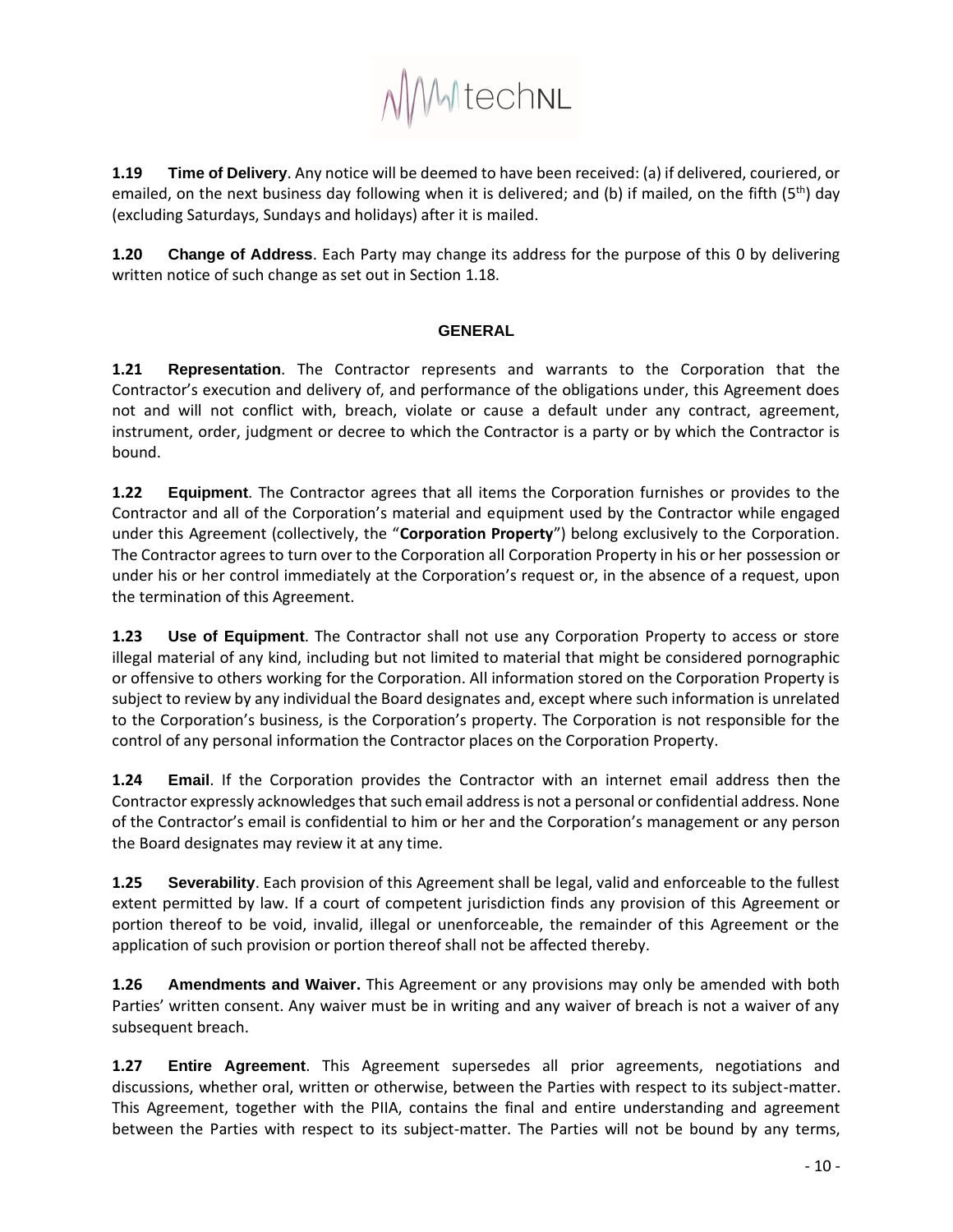

conditions, statements, covenants, representations, or warranties, whether oral, written or otherwise, not contained in this Agreement or the PIIA with respect to its subject-matter.

**1.28 Governing Law**. This Agreement is governed and construed by the laws of the Province of Newfoundland and Labrador and the applicable federal laws of Canada, and the Parties will submit to the jurisdiction of the courts of the Province of Newfoundland and Labrador.

**1.29 Assignment.** The Contractor may only assign this Agreement with the Corporation's express prior written consent. The Corporation may assign to another person or entity any of its rights under this Agreement, including, without limitation, any successor in interest to the Corporation or its business operations.

**1.30 Independent Legal Advice.** The Contractor acknowledges that the Contractor has obtained competent independent legal advice prior to executing this Agreement, or does not wish to seek or obtain such advice. The Contractor further agrees that the terms of this Agreement are reasonable and that the Contractor is signing this Agreement freely, voluntarily and without duress.

**1.31 Counterparts and Electronic Execution**. The Parties may execute this Agreement in counterparts and may execute and deliver this Agreement in electronic form that can create a printed copy. When signed, each counterpart will be deemed an original and together will constitute the same agreement.

## *[SIGNING PAGE FOLLOWS]*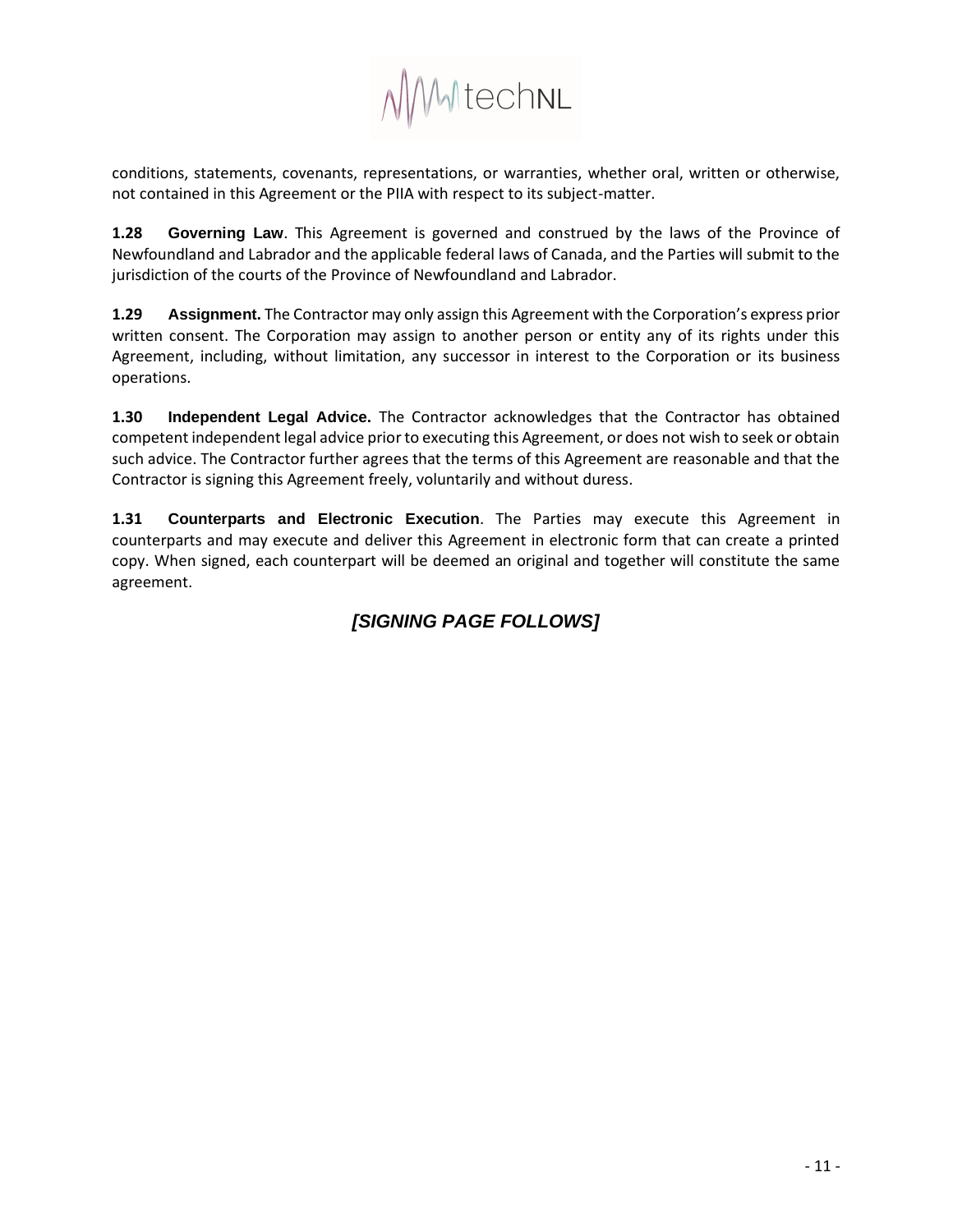MMtechnL

**SIGNED** as of the day and year first above written.

## **{CORPORATION NAME}**,

Per: Name: Title:

**{CONTRACTOR NAME**

**CONTRACTOR ADDRESS FOR NOTICES:** {contractor address}

E-mail: {contractor email}